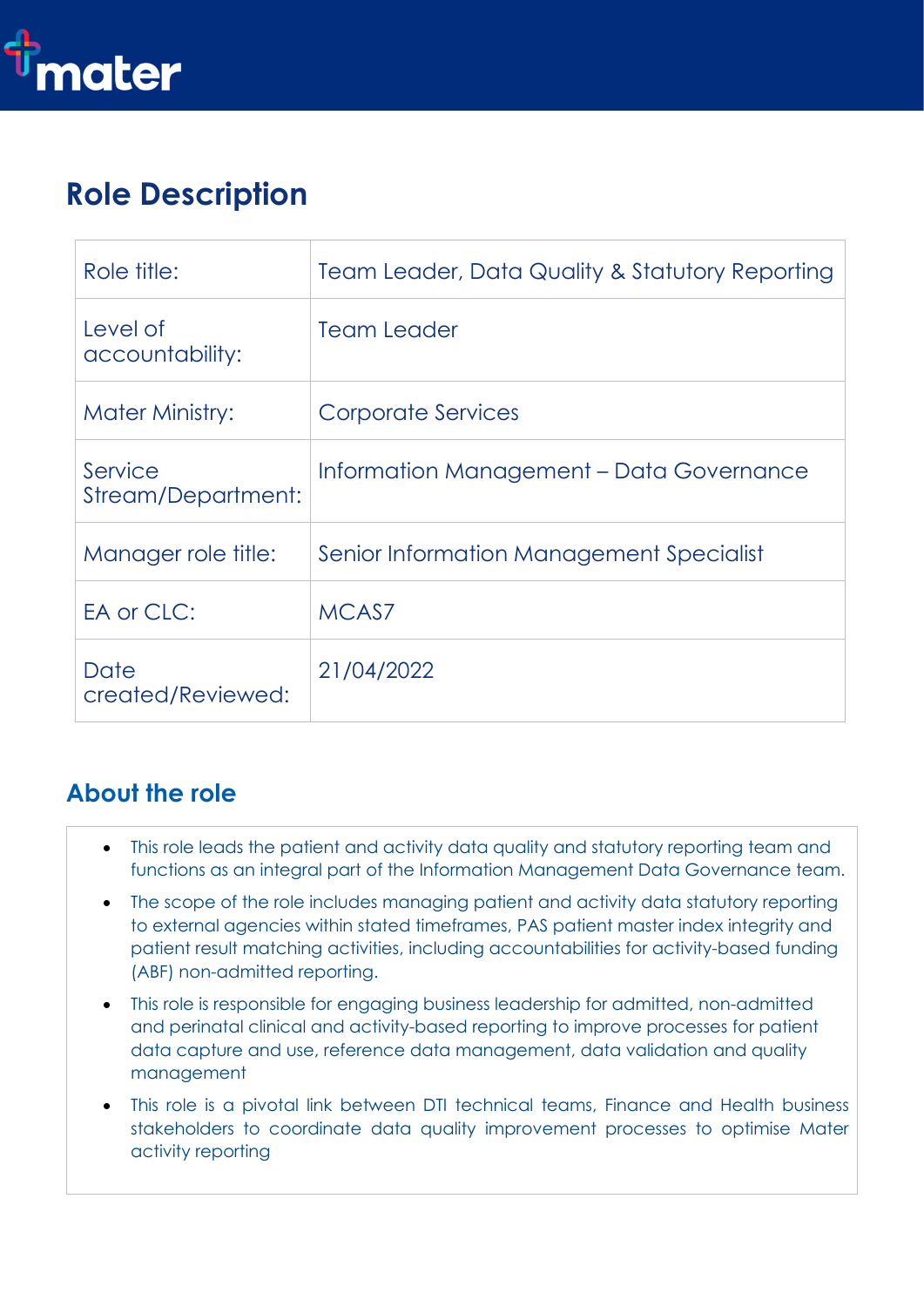## **Role Specific Expectations**

- Lead the patient and activity data quality improvement program to progress continued development of focussed data quality and assurance initiatives to improve data governance maturity and outcomes
- Lead and provide guidance to team members including staff development, priorities and performance, HR management and other team management requirements in accordance with Mater and DTI policies and procedures
- Manage the Activity-Based Funding (ABF non-admitted) and monthly Queensland Health extract reporting cycle and data quality (i.e. EDC, GIEDC, SODC, ESDC) in collaboration with DTI Technical Specialist resources including monitoring of data acceptance by external agencies
- Design and facilitate tools and processes for effective data visualisations to report data quality issues to business areas for prioritised remediation
- Interpret and coordinate external reporting specification changes and their impact to Mater operational processes and systems, including documentation of new or changed requirements and user acceptance testing of source system and extract updates
- Develop and maintain Mater patient and activity data quality and reporting procedures, standards, and work instructions including documentation of agreed business rules and data flow mapping
- Maintain the Activity based funding (ABF non-admitted) master reference data set using the Master Data Services (MDS) system
- Collation and reporting of monthly KPIs for the operational team service
- Provide senior subject matter expertise, advice and system testing support to relevant digital transformation projects impacting on patient and activity data

### **About you - Qualifications**

#### **Essential**

• A Health Information Management or data discipline qualification or equivalent health industry experience

#### **Desirable**

- CHIA (Certified Health Informatician of Australasia)
- ITIL Foundation Certificate
- Relevant data management technical qualifications